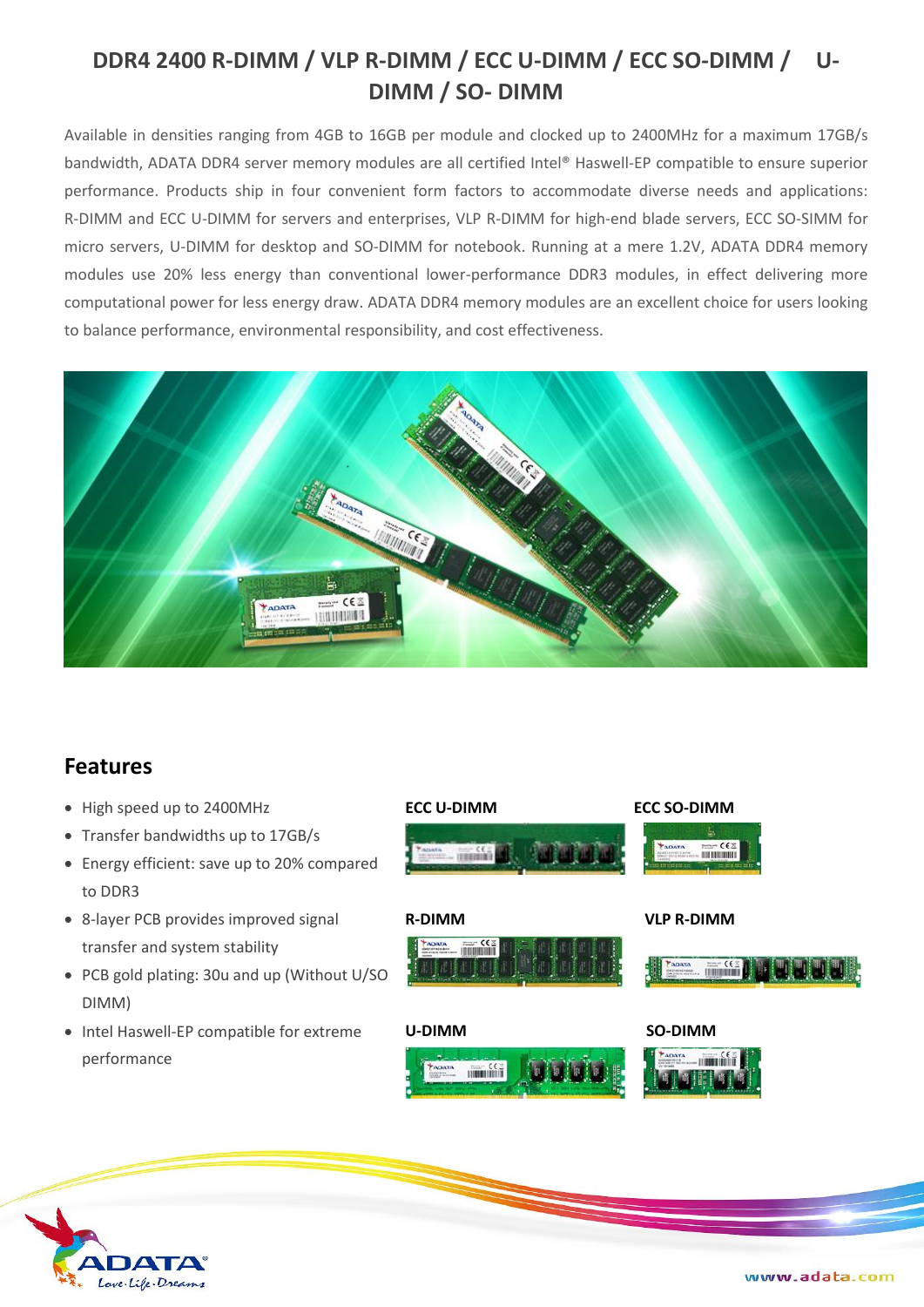## **Specifications**

| <b>Type</b>                     | <b>ECC-DIMM</b>             | <b>R-DIMM</b>    | <b>VLP R-DIMM</b>                   | <b>ECC SO-DIMM</b> | <b>U-DIMM</b>           | <b>SO-DIMM</b>   |  |  |
|---------------------------------|-----------------------------|------------------|-------------------------------------|--------------------|-------------------------|------------------|--|--|
| <b>Form factor</b>              | Standard                    | Standard         | Very low profile                    | Standard           | Standard                | Standard         |  |  |
|                                 | $(1.18"$ height)            | $(1.18"$ height) | $(0.7"$ height)<br>$(1.18"$ height) |                    | (1.23" height)          | $(1.18"$ height) |  |  |
| <b>Suitable for</b>             | Enterprise                  | Enterprise       |                                     | Micro servers      | Desktop/<br>Motherboard | Notebook/        |  |  |
|                                 | servers /                   | servers /        | <b>Blade servers</b>                |                    |                         | Ultrabooks/      |  |  |
|                                 | data centers                | data centers     |                                     |                    |                         | All in one       |  |  |
| <b>Interface</b>                | 288-pin                     | 288-pin          | 288-pin                             | $260$ -pin         | 288-pin                 | $260$ -pin       |  |  |
| Capacity                        | 4GB / 8GB /                 | 4GB / 8GB /      | 4GB / 8GB / 16GB                    | 4GB / 8GB / 16GB   | 4GB / 8GB /             | 4GB / 8GB /      |  |  |
|                                 | 16GB                        | 16GB             |                                     |                    | 16GB                    | 16GB             |  |  |
| <b>Rank</b>                     | Single / Dual               | Single / Dual    | Single / Dual                       | Single / Dual      | Single / Dual           | Single / Dual    |  |  |
| <b>Speed</b>                    | 2400/2133MHz                |                  |                                     |                    |                         |                  |  |  |
| <b>VDD voltage</b>              | 1.2V                        |                  |                                     |                    |                         |                  |  |  |
| <b>CAS latency</b>              | CL17                        |                  |                                     |                    |                         |                  |  |  |
| <b>Refresh</b>                  | Auto-refresh / self-refresh |                  |                                     |                    |                         |                  |  |  |
| <b>Operating</b><br>temperature | 0°C to 85°C                 |                  |                                     |                    |                         |                  |  |  |
| <b>RoHS</b>                     | Yes                         |                  |                                     |                    |                         |                  |  |  |
| <b>Standard</b>                 | <b>JEDEC</b>                |                  |                                     |                    |                         |                  |  |  |
| Intel platform                  | Haswell-EP                  |                  |                                     |                    |                         |                  |  |  |
| <b>Warranty</b>                 | Limited lifetime warranty   |                  |                                     |                    |                         |                  |  |  |

## **Ordering Information**

| <b>Product</b>     | <b>Capacity</b> | <b>Rank</b> | Voltage | <b>Data Rate</b> | <b>Speed</b> | <b>CL</b> | <b>Part Number</b> |
|--------------------|-----------------|-------------|---------|------------------|--------------|-----------|--------------------|
| <b>ECC-DIMM</b>    | 4GB             | Single      | 1.2V    | 2400MT/s         | PC4-19200    | $CL = 17$ | AD4E2400W4G17      |
|                    | 8GB             | Single      | 1.2V    | 2400MT/s         | PC4-19200    | $CL = 17$ | AD4E240038G17      |
|                    | 16GB            | Dual        | 1.2V    | 2400MT/s         | PC4-19200    | $CL = 17$ | AD4E2400316G17     |
| <b>R-DIMM</b>      | 4GB             | Single      | 1.2V    | 2400MT/s         | PC4-19200    | $CL = 17$ | AD4R2400W4G17      |
|                    | 8GB             | Dual        | 1.2V    | 2400MT/s         | PC4-19200    | $CL = 17$ | AD4R2400W8G17      |
|                    | 8GB             | Single      | 1.2V    | 2400MT/s         | PC4-19200    | $CL = 17$ | AD4R240038G17      |
|                    | 16GB            | Dual        | 1.2V    | 2400MT/s         | PC4-19200    | $CL = 17$ | AD4R2400316G17     |
| <b>VLP R-DIMM</b>  | 4GB             | Single      | 1.2V    | 2400MT/s         | PC4-19200    | $CL = 17$ | AD4V2400W4G17      |
|                    | 8GB             | Dual        | 1.2V    | 2400MT/s         | PC4-19200    | $CL = 17$ | AD4V2400W8G17      |
|                    | 8GB             | Single      | 1.2V    | 2400MT/s         | PC4-19200    | $CL = 17$ | AD4V240038G17      |
|                    | 16GB            | Dual        | 1.2V    | 2400MT/s         | PC4-19200    | $CL = 17$ | AD4V2400316G17     |
| <b>ECC SO-DIMM</b> | 4GB             | Single      | 1.2V    | 2400MT/s         | PC4-19200    | $CL = 17$ | AD4B2400W4G17      |
|                    | 8GB             | Single      | 1.2V    | 2400MT/s         | PC4-19200    | $CL = 17$ | AD4B240038G17      |
|                    | 16GB            | Dual        | 1.2V    | 2400MT/s         | PC4-19200    | $CL = 17$ | AD4B2400316G17     |
|                    | 4GB             | Single      | 1.2V    | 2400MT/s         | PC4-19200    | $CL = 17$ | AD4U2400W4G17      |